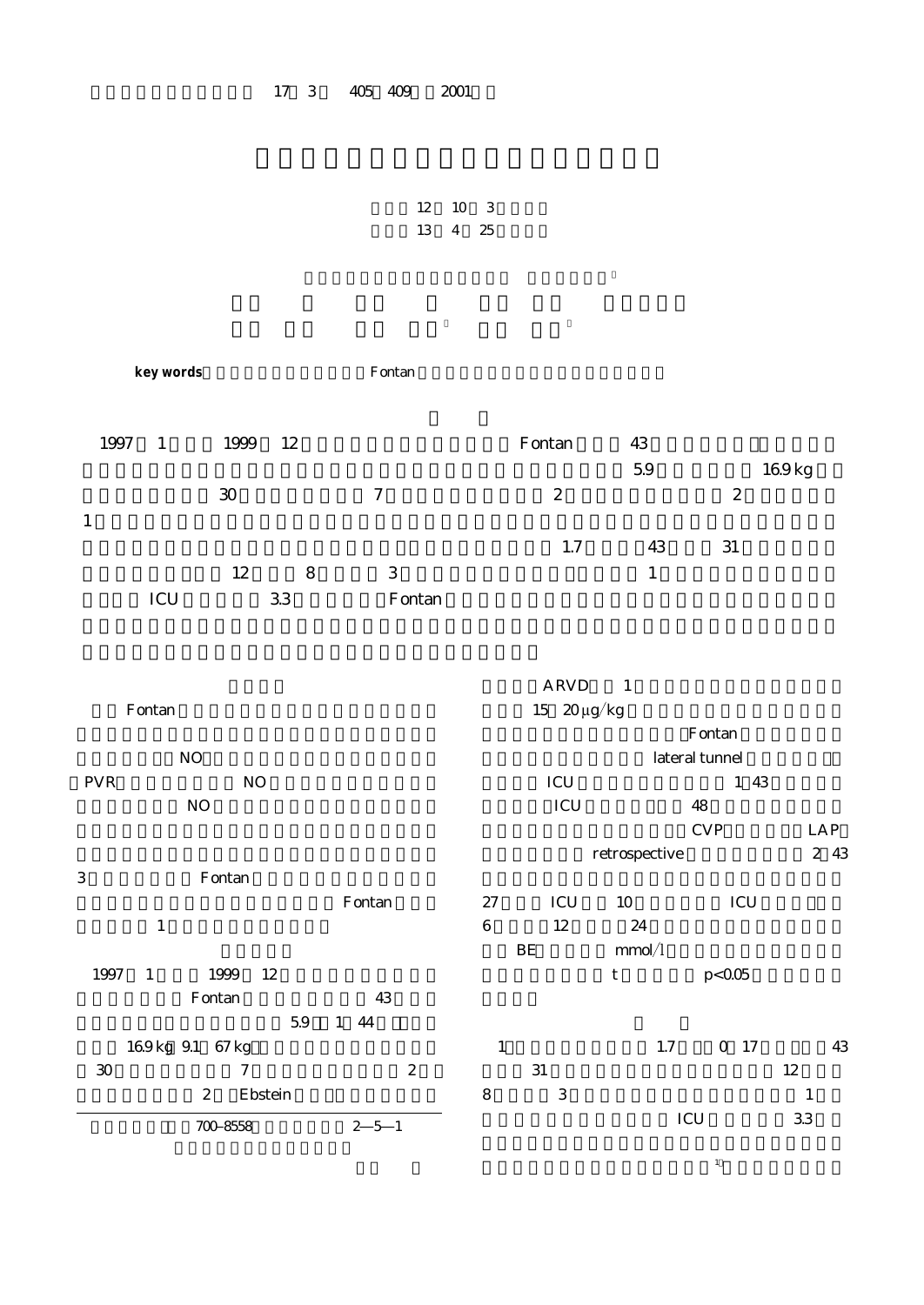$6 \mu g/kg/min$  35  $\mu g/kg/min$  $CVP$  10  $PGE_1$   $0.1 \mu g/kg/$ min  $0.05 \mu g/kg/m$ in  $\Omega$ 5 $\Omega$  $1.5 \mu g/kg/min$  NO  $1$ CVP LAP ICU 13.2,6.8 mmHg, 6 11.8,60 mmHg 12 11.7,64 mmHg, 24 11.8,67 mmHg 48 120,62 mmHg 2) ICU 6 12 24  $BE$  and  $n$  $=27$  6.2, 2.6,48,0.3,2.2,2.2,1.4,2.1,ICU n=10, 5.9, 2.1,4.9,0.7,2.1,3.3,1.8,3.1  $mmol/l$  BE  $p < 0.05$  $3$ PA banding 1 bidirectional Glenn DKS  $Rp=5.6$   $Qp/Qs=0.44$  $SaO_z = 79$  CVP=14 mmHg PAI=200 fenestrated Fontan  $ICU$  1  $5<sub>l</sub>$  $\mu$ g/kg/min CVP 16 mmHg LAP 13 mmHg 60 mmHg CVP 24 mmHg  $\rm{ICU}$  and  $\rm{ICU}$  and  $\rm{ICU}$  and  $\rm{ICU}$ BE 10 mmol/l  $3$  3  $-$  3  $-$  3  $-$  3  $-$  3  $-$  3  $-$  3  $-$  4  $-$  4  $-$  4  $-$  4  $-$  4  $-$  4  $-$  4  $-$  4  $-$  4  $-$  4  $-$  4  $-$  4  $-$  4  $-$  4  $-$  4  $-$  4  $-$  4  $-$  4  $-$  4  $-$  4  $-$  4  $-$  4  $-$  4  $-$  4  $-$  4  $-$  4  $-$  4  $-$  4  $-$  4  $-$  4 6 CVP 16 mmHg LAP 6 mmHg ), the state  $1$ 

Fontan 1

10 32.5 kg

 $\sim 1980$ 

 $\sim$  2



406― **6**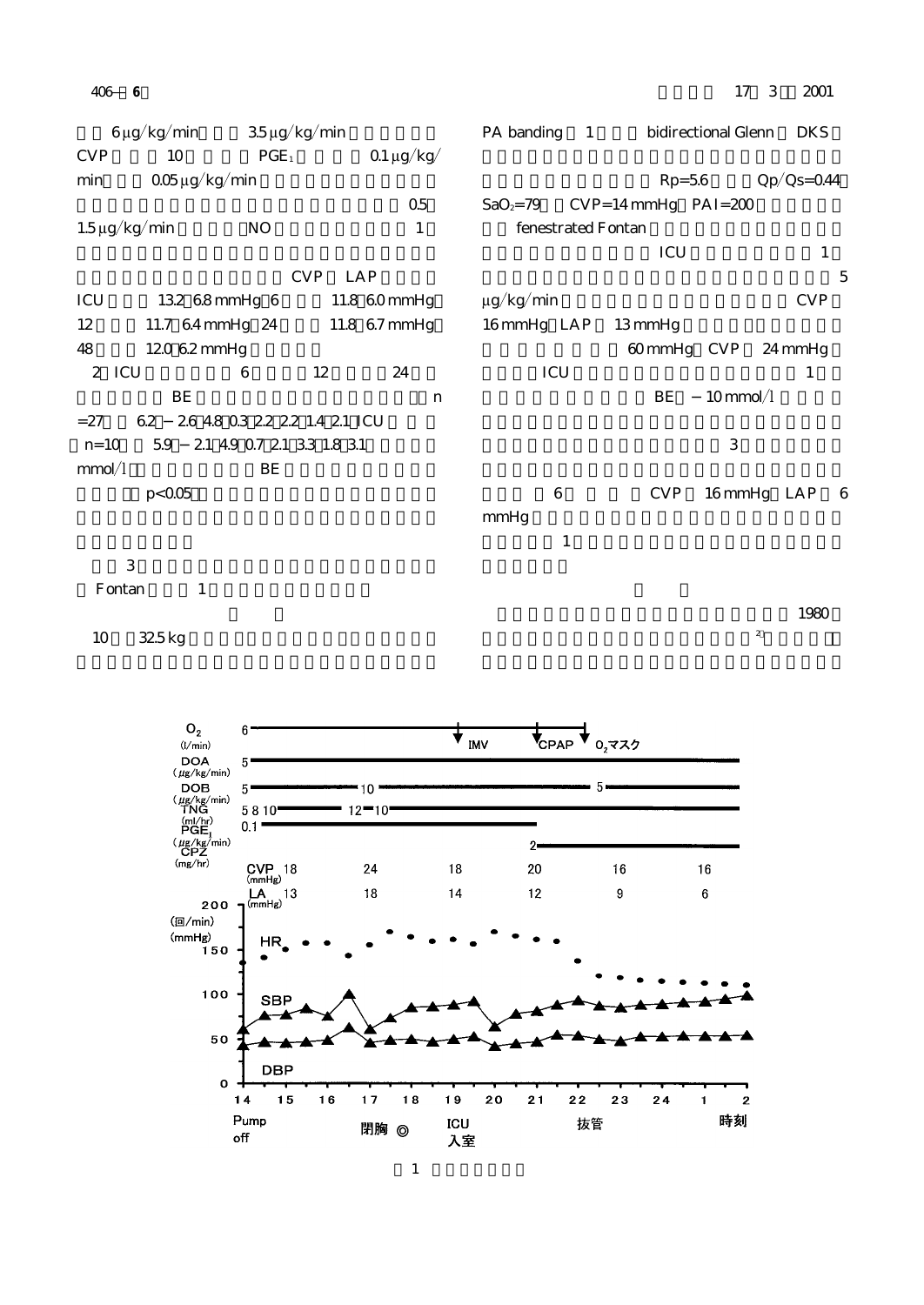| $13\quad 5\quad 1$                     |                                                                     |                                        |          |            |                      |                     | $407$ 7 |         |
|----------------------------------------|---------------------------------------------------------------------|----------------------------------------|----------|------------|----------------------|---------------------|---------|---------|
|                                        | $\ensuremath{\mathsf{F}}\xspace$ ontan<br>$3\ 4$<br>$1990\,$        |                                        |          | $10\,$     |                      |                     |         | $\,6\,$ |
|                                        | $\sqrt{5}$<br>$\ensuremath{\mathsf{F}}\xspace$ ontan<br>$\,$ 6 $\,$ | $1971\,$                               |          |            |                      |                     |         |         |
| $\boldsymbol{7}$                       | $\ensuremath{\mathsf{F}}\xspace$ ontan                              | $8\ 9$                                 | $\rm NO$ | $\mu g/kg$ | $15\,\mu\text{g/kg}$ |                     |         | $2\!0$  |
| $\rm NO$                               |                                                                     | $\ensuremath{\mathsf{F}}\xspace$ ontan |          |            | ${\rm TEE}$          | $\sqrt{\text{TEE}}$ |         |         |
| controversy                            |                                                                     |                                        |          |            |                      |                     |         |         |
| $100\,$                                | $1\quad 2$                                                          |                                        |          |            |                      |                     |         |         |
|                                        | $\ensuremath{\mathsf{F}}\xspace$ ontan                              |                                        |          |            |                      |                     |         |         |
| $\,1\,$                                | $\ensuremath{\mathsf{F}}\xspace$ ontan                              |                                        |          |            |                      |                     |         |         |
| $\ensuremath{\mathsf{F}}\xspace$ ontan |                                                                     |                                        |          |            |                      |                     |         |         |

|                            |          |                               | $\mathbf{1}$<br>Fon-                                                                                                                                      |  |
|----------------------------|----------|-------------------------------|-----------------------------------------------------------------------------------------------------------------------------------------------------------|--|
|                            |          |                               | tan                                                                                                                                                       |  |
| bidirectional Glenn Fontan |          | 5kg                           | $\mathbf{2}$                                                                                                                                              |  |
|                            |          | 5kg                           |                                                                                                                                                           |  |
| BT shunt PA banding        |          | 5                             | 3                                                                                                                                                         |  |
|                            |          | 3 4                           | 36<br>2000                                                                                                                                                |  |
| 20<br>9<br>4               | 21<br>11 | 11.1 kg<br>1<br>1.9<br>Fontan | Royal Children's Hospital<br>$\mathbf{1}$<br>ICU<br>ICU<br><b>CCU</b><br>1013 1019<br>1995<br>19<br>2 Schuller JL, Bovill JG, Nijveld A, Patrick MR, Mar- |  |
|                            |          |                               | celletti C Early extubation of the Trachea after                                                                                                          |  |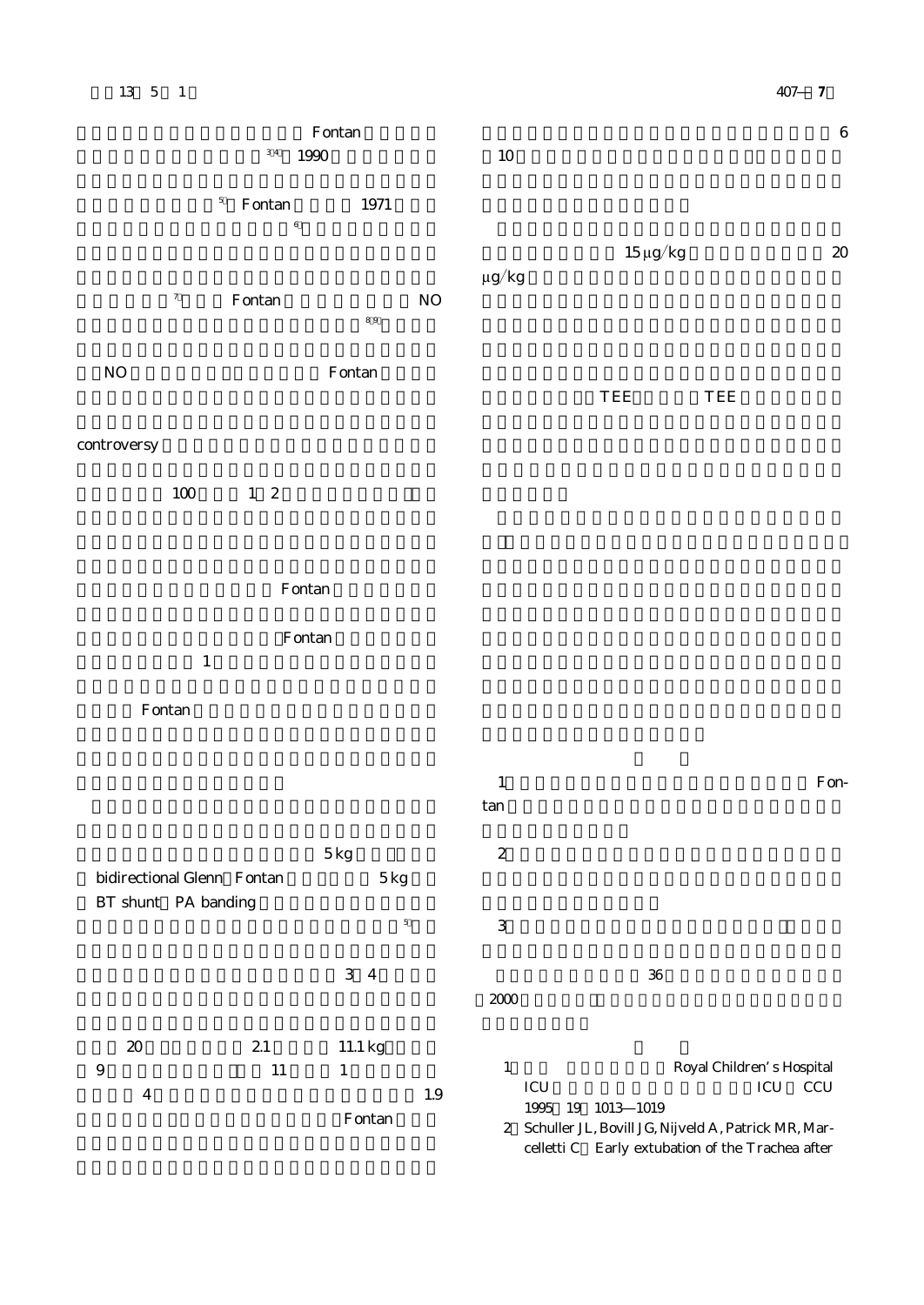open heart surgery for congenital heart disease. A review of 3 years'experience. British Journal of Anaesthesia 1984 56 1101 1108

- 3)Yacoub MH, Radley-Smith R:Use of a valved conduit from right atrium to pulmonary artery for " correction" of single ventricle. Circulation 1976;54:63―70
- 4 de Leval MR, Kilner P, Gewillig M, Bull C Total cavopulmonary connection. A logical alternative to atriopulmonary connection for complex Fontan operations. J Thorac Cardiovasc Surg 1988 96 682―695

 $5$ 

 $1,000$ 

1999 48

251―255

- 6)Fontan F, Baudet E:Surgical repair of tricuspid atresia. Thorax 1971;26:240―248
- 7)Shemin RJ, Merrill WH, Pfeifer JS, Conkle DM, Morrow AG Evaluation of right atrial-pulmonary artery conduits for tricuspid atresia. J Thorac Cardiovasc Surg 1979 77 685 690
- 8)Roberts JD, Lang P, Bigatello LM, Vlahakes GJ, Zapol WM Inhaled nitric oxide in congenital heart disease. Circulation 1993 87 447 453
- 9)Gamillscheg A, Zobel G, Urlesberger B, Berger J, Dacar D, Stein JI, Rigler B, Metzler H, Beitzke A:Inhaled nitric oxide in patients with critical pulmonary Perfusion after Fontan-type procedures and bidirectional Glenn anastmosis. J Thorac Cardiovasc Surg 1997 113 435 442